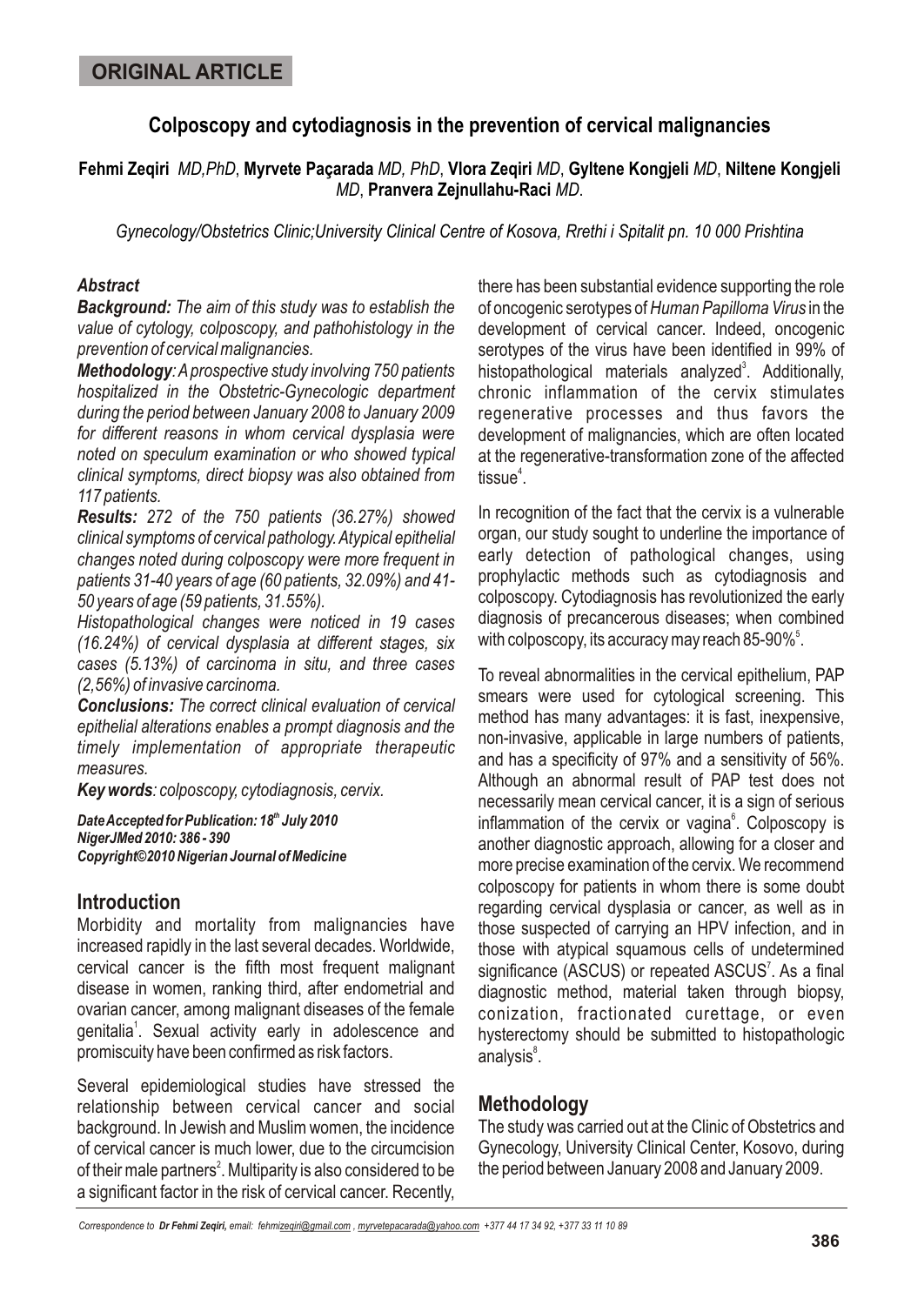The study population includes 750 patients, hospitalized in our Clinic for different reasons, in whom cervical alterations were noted during speculum examination or who showed typical clinical symptoms. A detailed medical history was obtained from each patient, after which external and internal examinations of the genitals, speculum examination of the vagina and cervix, bimanual examination, and in certain cases rectal and small pelvic examinations were performed.

The suspicion of pathogenic bacteria was evaluated by taking vaginal and cervical swabs from each patient. Additionally, a swab was taken from the vaginal portion of the posterior fornix, with particular focus on the transitory zone of cylindrical and planocellular epithelium, or from the part of the cervix in which a pathology was suspected, particularly the endocervix.

Cytological examination was performed by a cytologist, with the results classified using the Papanicolau system. The cytological analysis also considered patient data such as age, address, number of deliveries and miscarriages, age at menarche, duration of menstrual cycle, referred clinical diagnosis, and current medical treatment. The results of any previous cytological examination were sent to the cytologist for comparison and to monitor pathological alterations in the cervix. Data concerning other possible cervical interventions during previous deliveries and miscarriages, biopsies, and cervical conization were also included.

Testing for human papilloma virus (HPV) was not carried out because of the high cost, which could not be assumed by public health institutions, including our Clinic.

Patients with obvious inflammatory changes in the cervix were administered appropriate medical treatment. After resolution of the condition, cytological analysis was repeated.

All patients underwent colposcopy. In patients in whom the process was suspected to involve the endocervix, fractionated explorative curettage was conducted. All interventions were certified by histopathological analysis. Data was analyzed manually, statistical analyses of the results were conducted using the chi-squared  $(X^2)$  test, with a confidence interval of  $p = 0.01$ .

## **Results**

The symptoms of patients with pathologic findings in the cervix are varied. Of the 750 patients, 272 patients or 36.27% had no clinical symptoms; 186 (24.80%) had bleeding, 82 patients (10.93%) were considered to be contact bleeding, 67 patients (8.93%) due to irregular bleeding. An abnormal bacterial flora was identified in 240 patients (82%). A rarer symptom was the finding of increased vaginal discharge, detected in 22 patients (2.93%). Table I shows that more than one-third of the patients were without symptoms or complaints, suggesting that premalignant changes have no pathognomonic symptoms that enables diagnosis of a malignancy or the suspicion of an occult, atypical premalignancy.

Colposcopic changes are divided into those with and without atypical epithelial changes. The presence of atypical epithelial changes is expected to lead to malignant alterations. Table I. provides information on all study patients who underwent colposcopy. Of these, no atypical epithelial change was present in 530 (70.67%) patients, whereas 187 (24.93%) had atypical epithelial changes in the cervix. Negative colposcopic changes in the sampled material were rare (33 patients, 4.40%).

Table II. shows the nature of the colposcopic changes according to the different patient age groups. Benign changes, without atypical epithelial findings, were present in all age groups, but were more frequent in patients between the ages of 31 and 40 (221 patients, 41.70%). Atypical epithelial changes noted on colposcopy were more frequent among patients aged 31-40 (60 patients, 32.09%) and 41-50 (59 patients, 31.55%). Atypical epithelial changes were not detected in any of the patients < 20 years of age. However, no significant difference in colposcopic findings with and without atypical changes according to age group could be established ( $X^2$  = 1.81; p > 001).

Table III. presents details of the 187 patients in whom atypical changes were noted during colposcopic examinations. The most frequent atypical changes were mosaic (68 patients, 36.36%) and leukoplakia (50 patients, 26.74%). An atypical transformation zone was found in 22 patients (11.76%), whereas an iodinenegative zone was identified in only six patients (3.21%). The difference in the distribution frequencies based on the type of atypia was significant  $(X^2 =$ 120.21; *p* < 0.01). Again, none of the patients in the age group < 20 years had atypical epithelial changes.

Table IV. describes the patients with PAP I, II, and III findings, with most such patients in the age group 31-40 years. More precisely, this group contained 26 (43.33%) patients with PAP I, 195 (37.14%) with PAP II, and 51 (41.46%) with PAP III findings. Of all patients with PAP I, the fewest were in the age groups < 20 years (no patient) and 51-60 years (5 patients, 8.33%).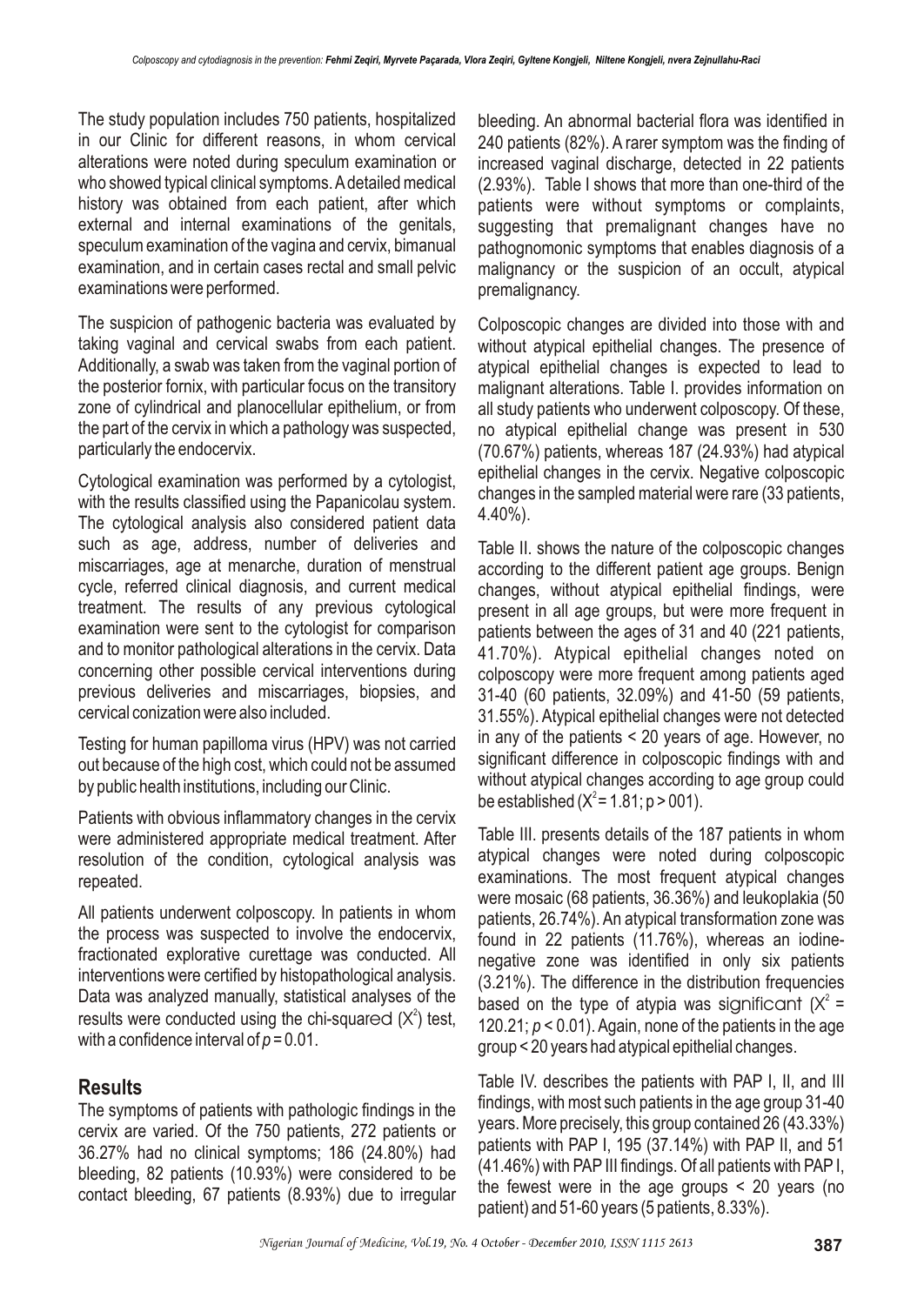**Table I: Classification of colposcopic results**

|                           | Total |        |
|---------------------------|-------|--------|
| Colposcopic changes       | No.   | $\%$   |
| Negative results          | 33    | 4.40   |
| Without epithelial atypia | 530   | 70.67  |
| With epithelial atypia    | 187   | 24.93  |
| Total                     | 750   | 100.00 |
|                           |       |        |

**Table II: Colposcopic findings in the cervix, according to patient age group**

| Age group (years) |               | Colposcopic changes          |               |        |                        |                |          |        |               |  |  |
|-------------------|---------------|------------------------------|---------------|--------|------------------------|----------------|----------|--------|---------------|--|--|
|                   |               | Without epithelial<br>atypia |               |        | With epithelial atypia |                | Negative |        | Total         |  |  |
|                   |               | No.                          | $\frac{9}{6}$ | No.    | %                      | No.            | %        | No.    | $\frac{9}{6}$ |  |  |
|                   |               | 3                            | 60.00         | --     |                        | $\overline{2}$ | 40.00    | 5      | 100.00        |  |  |
| < 20              | No.           | 0.57                         |               | --     | -                      | 1.07           | -        | 0.67   | --            |  |  |
|                   | $\%$          | 156                          | 70.91         | 40     | 18.18                  | 24             | 10.91    | 220    | 100.00        |  |  |
| 21-30             | No.           | 29.43                        |               | 21.39  |                        | 12.83          |          | 29.33  | --            |  |  |
|                   | $\%$          | 221                          | 77.54         | 60     | 21.05                  | 4              | 1.40     | 285    | 100.00        |  |  |
| $31 - 40$         | No.           | 41.70                        |               | 32.09  |                        | 2.14           |          | 8.00   |               |  |  |
|                   | $\frac{9}{6}$ | 88                           | 58.67         | 59     | 39.33                  | 3              | 2.00     | 150    | 100.00        |  |  |
| 41-50             | No.           | 16.60                        |               | 31.55  |                        | 1.60           |          | 20.00  | --            |  |  |
|                   | $\frac{9}{6}$ | 62                           | 68.89         | 28     | 31.11                  | 0              | 0.00     | 90     | 100.00        |  |  |
| 51-60             | No.           | 11.70                        |               | 14.97  |                        | 0.00           |          | 12.00  | --            |  |  |
|                   | $\frac{9}{6}$ | 530                          | 70.67         | 187    | 24.93                  | 33             | 4.40     | 750    | 100.00        |  |  |
| Total             | No.           | 100.00                       | --            | 100.00 | --                     | 17.65          | --       | 100.00 | --            |  |  |
|                   | $\%$          |                              |               |        |                        |                |          |        |               |  |  |

**Table III: Distribution of colposcopic changes according to type of atypia and patient age group**

|              | Type of atypia |                |         |             |                        |                  |                |         |            |  |
|--------------|----------------|----------------|---------|-------------|------------------------|------------------|----------------|---------|------------|--|
| Age group    | Leukoplakia    | Base           | Mosaic  | Atypical    | Atypical               | lodine-          | Erosio         | No.     | %          |  |
| (years)      |                |                |         | vascularity | Transformation<br>Zone | negative<br>zone | vera           |         |            |  |
| $20$         |                | ۰              |         | ٠           |                        |                  | ٠              |         |            |  |
| $21 - 30$    |                | 3              | ٠<br>12 | 5           | 8                      |                  | 3              | ٠<br>40 | ٠<br>21.39 |  |
| $31 - 40$    | 13             | 6              | 25      | 4           | 9                      |                  | $\overline{2}$ | 60      | 32.09      |  |
| 41-50        | 25             | $\overline{2}$ | 22      |             |                        | 3                | 5              | 59      | 31.55      |  |
| $51 - 60$    | 5              | $\overline{a}$ | 9       | 3           | 4                      |                  | 5              | 28      | 14.97      |  |
|              | 50             | 13             | 68      | 13          | 22                     | ٠                | 15             | 187     | 100.00     |  |
|              | 26.74          | 6.95           | 36.36   | 6.95        | 11.76                  | 3.21             | 8.02           | 100.00  | $\sim$     |  |
|              |                |                |         |             |                        |                  |                |         |            |  |
|              |                |                |         |             |                        |                  |                |         |            |  |
| No.<br>Total |                |                |         |             |                        |                  |                |         |            |  |
| %            |                |                |         |             |                        |                  |                |         |            |  |
|              |                |                |         |             |                        |                  |                |         |            |  |
|              |                |                |         |             |                        |                  |                |         |            |  |

**Table IV: Cytological results of cervical examination according to age group**

|           | PAP |        |     |        |     |        |     |        |                          |               |     |        |  |
|-----------|-----|--------|-----|--------|-----|--------|-----|--------|--------------------------|---------------|-----|--------|--|
| Age       |     |        |     |        |     | Ш      |     | ľ٧     |                          |               |     | Total  |  |
| group     | No. | %      | No. | %      | No. | %      | No. | %      | No.                      | $\frac{9}{6}$ | No. | %      |  |
| (years)   |     |        |     |        |     |        |     |        |                          |               |     |        |  |
| < 20      | 5   | 8.33   | -   | -      | -   | --     | --  | --     | --                       | -             | 5   | 0.67   |  |
| 21-30     | 14  | 23.33  | 176 | 33.52  | 29  | 23.58  |     | 2.63   | --                       | -             | 220 | 29.33  |  |
| $31 - 40$ | 26  | 43.33  | 195 | 37.14  | 51  | 41.46  | 11  | 28.95  | $\overline{\phantom{a}}$ | 50.00         | 285 | 38.00  |  |
| 41-50     | 10  | 16.67  | 105 | 20.00  | 23  | 18.70  | 10  | 26.32  | $\overline{2}$           | 50.00         | 150 | 20.00  |  |
| 51-60     | 5   | 8.33   | 49  | 9.33   | 20  | 16.26  | 16  | 42.11  | --                       | -             | 90  | 12.00  |  |
| Total     | 60  | 100.00 | 525 | 100.00 | 123 | 100.00 | 38  | 100.00 | 4                        | 100.00        | 750 | 100.00 |  |
|           |     |        |     |        |     |        |     |        |                          |               |     |        |  |

**Table V: Structure of histopathologically verified dysplasia in accordance with colposcopic atypia in patients who underwent biopsy for histopathology** 

|                                                                | <b>Biopsy patients</b> |                  | Histopathologic diagnosis |               |                          |              |                          |                                  |                                |                |  |
|----------------------------------------------------------------|------------------------|------------------|---------------------------|---------------|--------------------------|--------------|--------------------------|----------------------------------|--------------------------------|----------------|--|
| Colposcopic atypia                                             |                        |                  | Dysplasia seen<br>on HP   |               | Carcinoma in situ        |              | Invasive<br>carcinoma    |                                  | Total                          |                |  |
|                                                                | No.                    | %                | No.                       | %             | No.                      | %            | No.                      | %                                | No.                            | %              |  |
| Leukoplakia                                                    | 44                     | 100.00           | 11                        | 25.00         |                          | 2.27         |                          | 2.27                             | 13                             | 29.55          |  |
| Base                                                           | 12                     | 100.00           | $\overline{2}$            | 16.67         |                          | 8.33         |                          | 8.33                             | 4                              | 33.33          |  |
| Mosaic                                                         | 14                     | 100.00           | 3                         | 21.43         |                          | 7.14         |                          | 7.14                             | 5                              | 35.71          |  |
| Vascular atypia                                                | 8                      | 100.00           | 1                         | 12.50         |                          | 12.50        | -                        | -                                | $\overline{2}$                 | 25.00          |  |
| <b>Atypical Transformation</b><br>Zone<br>lodine-negative zone | 22                     | 100.00           | 1                         | 4.55          |                          | 4.55         | -                        | $\overline{\phantom{a}}$         | $\overline{2}$                 | 9.09           |  |
| Erosio vera<br>Total                                           | 3                      | 100.00           | -                         | -             | $\overline{\phantom{a}}$ |              | $\overline{\phantom{a}}$ | -                                | --                             |                |  |
|                                                                | 14<br>117              | 100.00<br>100.00 | 1<br>19                   | 7.14<br>16.24 | 6                        | 7.14<br>5.13 | -<br>3                   | $\overline{\phantom{a}}$<br>2.56 | $\overline{\phantom{a}}$<br>28 | 14.29<br>23.93 |  |

Table V. shows the results of histopathological analysis in patients with suspicion of an abnormal cervical epithelium. Most of the analyses were done subsequent to obtaining the suspicious cytological results or the positive colposcopic results. Microscopic analysis is wellknown to be the most effective method to diagnose atypical changes.

Apart from the material obtained during colposcopy, a biopsy (direct biopsy) sample was taken from 117 patients. Histopathological analysis of the biopsied tissue identified 19 patients (16.24%) with different levels of dysplasia, six (5.13%) with carcinoma in situ, and three (2.56%) with invasive carcinoma. The highest percentage of atypical epithelium was verified in the context of atypical colposcopy findings: leukoplakia, mosaic, base, and vascular atypia. Of the 44 patients with leukoplakia who underwent biopsy, dysplasia was verified at histopathology (HP) in 11 (25%); of the 14 patients with mosaic dysplasia, the findings were verified by HP in three (21.43%); of the 12 patients with base dysplasia, HP verified the results in two (16.67%); and of the eight patients with vascular atypia, dysplasia was verified by HP in one (12.50%). Atypical epithelium was verified histopathologically only very rarely when the findings consisted of either an atypical zone of transformation or erosio vera. Dysplasia could not be histopathologically verified in patients with iodinenegative zones of the cervix. Among all patients with colposcopic atypia, excluding those with iodinenegative zones, there was one case of carcinoma in situ, whereas invasive carcinoma was detected only in patients with leukoplakia, base, and mosaic findings.

## **Discussion**

Correct evaluation of clinical and morphological atypia of the vaginal portion of the uterus is the basis of effective therapeutic and preventive measures<sup>9</sup>. Inflammatory changes noted on colposcopy, specifically atypical cervicitis, present with a wide range of morphological alterations in the cervical epithelium  $^{10}$ . Clinical examination of the cervix is not sufficient to reveal atypical changes, because even if the epithelium is preserved, occult premalignant atypia and cancerogenic changes in the cervix may still be present. Usually, these changes are benign; mostly, they represent inflammation of the cervix and only rarely indicate premalignant atypia. Nonetheless, every pathological change in the cervix should be promptly diagnosed and the patient promptly administered therapeutic measures aimed at the total elimination of the atypia  $11$ .

In this setting, the importance of colposcopy, cytology, and histology in the early detection of premalignant changes in the cervix is indisputable. In the prevention of cervical carcinoma, all females > 18 years of age, particularly those in the at-risk population, should undergo cervical screening  $12$ . Screening is essential for the detection and prevention of pathological preclinical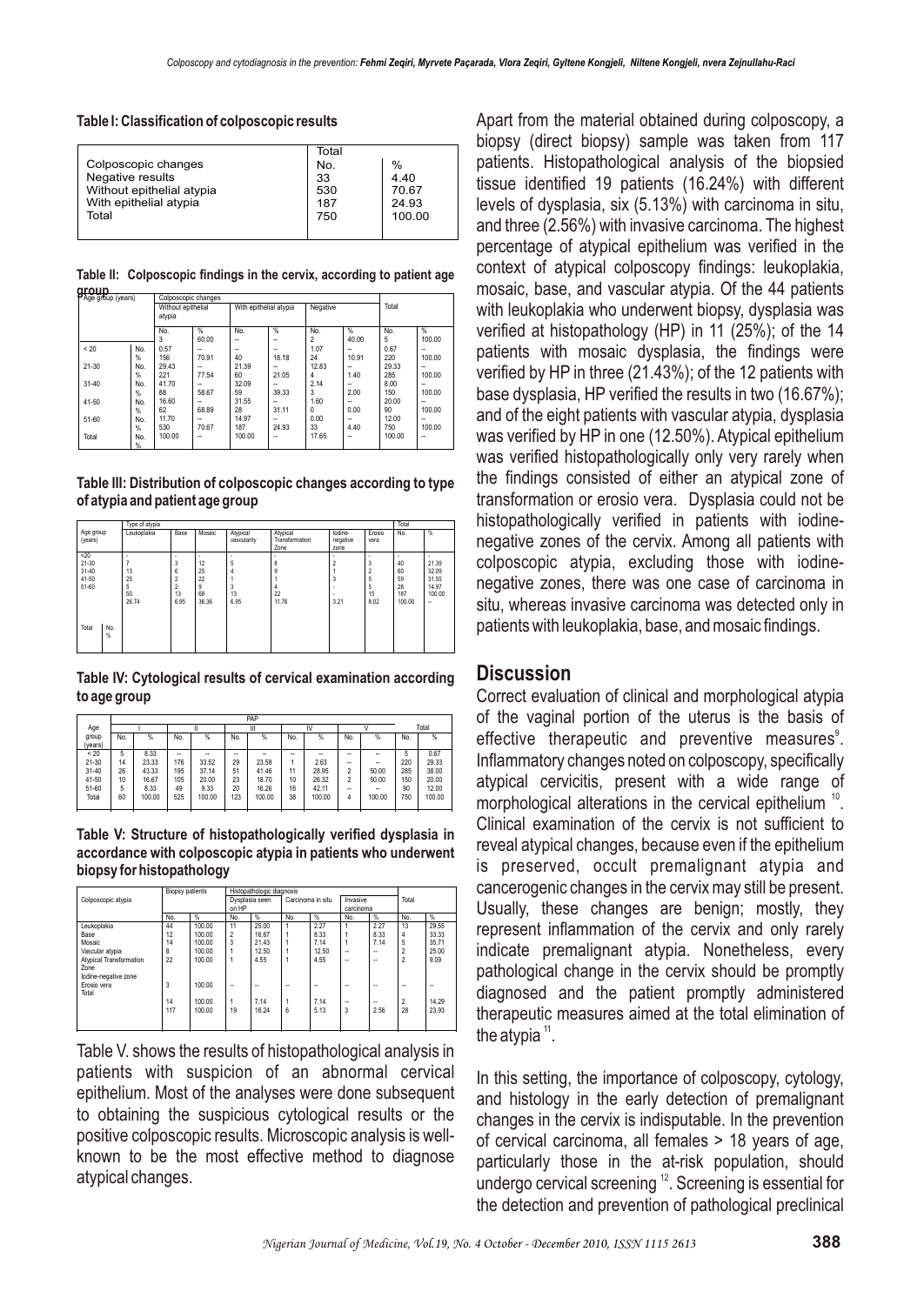and clinical changes in the cervix, and especially of cervical carcinomas  $13$ .

Nowadays, it is possible to discover carcinomas in the socalled preclinical phase, when the disease is asymptomatic. Cytological screening, offered in many countries throughout the world, has confirmed the importance of cytodiagnosis as the most effective medical weapon in the primary and secondary prevention of cervical carcinoma. However, screening clearly requires the full support of appropriately trained medical staff and considerable financial support $^{\prime 4}$ .

Because of the position of the cervix and thus the relative ease of its evaluation, carcinoma of the cervix can often be detected even in the preinvasive form  $15$ ; this is in contrast to other types of carcinomas in other female reproductive organs. The current detection methods are convenient, noninvasive, pose no risk to a woman's health, and are relatively cost effective. The level of accuracy in cytological examinations of the cervix is also important for the successful detection of premalignant and malignant changes. The percentage of false-negative results ranges from 1.1 to 26%. The latest American studies report ranges of 4.8-12.2% and 3.2-3.4%. Falsenegative findings may be largely due to improper collection and processing of the sample.

The best results are achieved when cytology and colposcopy are combined, because they complement each other. This increases the accuracy of diagnosis to 85% <sup>16</sup>. A disadvantage of colposcopy is that it does not provide information on the condition of the endocervix. In patients with suspicious or positive cytological results and negative colposcopy findings, endocervical curettage is necessary. Colposcopy can be used to identify the area of the endocervix from which a small sample of tissue (biopsy) should be removed for histological analysis.

#### **References**

- 1. Tamiolakis D, Kalloniatou M, Lambropoulou M, Kambanieris M, Tsopelas A, Daskalakis G. et al. Contribution of combined colposcopy and cytology in cervical pathology. Arch Gynecol Obstet. 2005; 273(1): 39-42.
- 2. Workowski KA, Berman SM. Centers for Disease Control and Prevention sexually transmitted diseases treatment guidelines. Clin Infect Dis. 2007 Apr 1;44 Suppl 3:S73-6.
- 3. Perovic M, Berisavac M, Kuljic-Kapulica N, Jovanovic T. Correlation between atypical colposcopy findings and detection of human papillomavirus (HPV) infection of the uterine cervix. Eur J Gynaecol Oncol. 2002;23(1):42-4.
- 4. Marrazzo JM, Martin DH. Management of women with cervicitis. Clin Infect Dis. 2007; 44 Suppl 3:S102-10.

Exfoliative cytology is a very practical method for detecting premalignant atypia and can be widely applied in the female population. Its advantage is that material can be taken from the cervical canal, which is not possible during colposcopy. This is an important consideration because 15-20% of all atypia are localized in the endocervix.

Application of the methods discussed in this report increases the detection of cervical carcinomas. Recent diagnostic methods enable the detection of atypical changes in the cervical epithelium, including various forms of basal hyperplasia and dysplasia, carcinomas in situ, and microcarcinomas<sup> $17$ </sup>. These changes are associated with the pathological cervix. Patients with evidence of epithelial changes in the cervix, as demonstrated by colposcopy, should be followed carefully because the most effective treatment of carcinomas is during the preinvasive phase. The prevention of epithelial changes is clearly important and can be achieved by eliminating factors known to increase risk. It also requires knowledge of and the ability to interpret factors linked to the etiology of cervical carcinoma $18$ .

Many studies have reported an etiological dependency between number of deliveries and artificial abortions with cervical carcinomas. Others have examined the relation of cervical carcinoma with infection and birth trauma. Early sexual experience, pluriparity, and a high frequency of untreated inflammatory changes are among the many factors that may influence the presence and outcome of cervical changes<sup>19</sup>.

## **Conclusions**

Proper clinical evaluation of epithelial changes in the uterine cervix facilitates prompt diagnosis of cervical carcinoma and timely administration of necessary preventive and therapeutic measures.

- 5. Cunningham FG., Leveno KL, Bloom SL, Hauth CJ, Gilstrap LC. III, Wenstrom KD. Williams Obstetrics 22nd ed., McGraw Hill, 2005; pp.1303-1308.
- 6. Brewer MA, Sbach A, Sandella J. Abnormal Papanicolau smears and human papilloma virus. In: Glass RH, ed. Glass's Office Gynecology. Lippincott Williams & Wilkins; 1999:226- 32.
- 7. Swancutt DR, Greenfield SM, Wilson S. Women's colposcopy experience and preferences: a mixed methods study. BMC Womens Health. 2008;14;8:2.
- 8. Grgureviq, M., Pavlic, Z., Grizelj, V; [Gynecology, 3rd ed., Croatioan]. :Jugoslovenska Medicinska Naklada, Zagreb. 1987; 110-115.